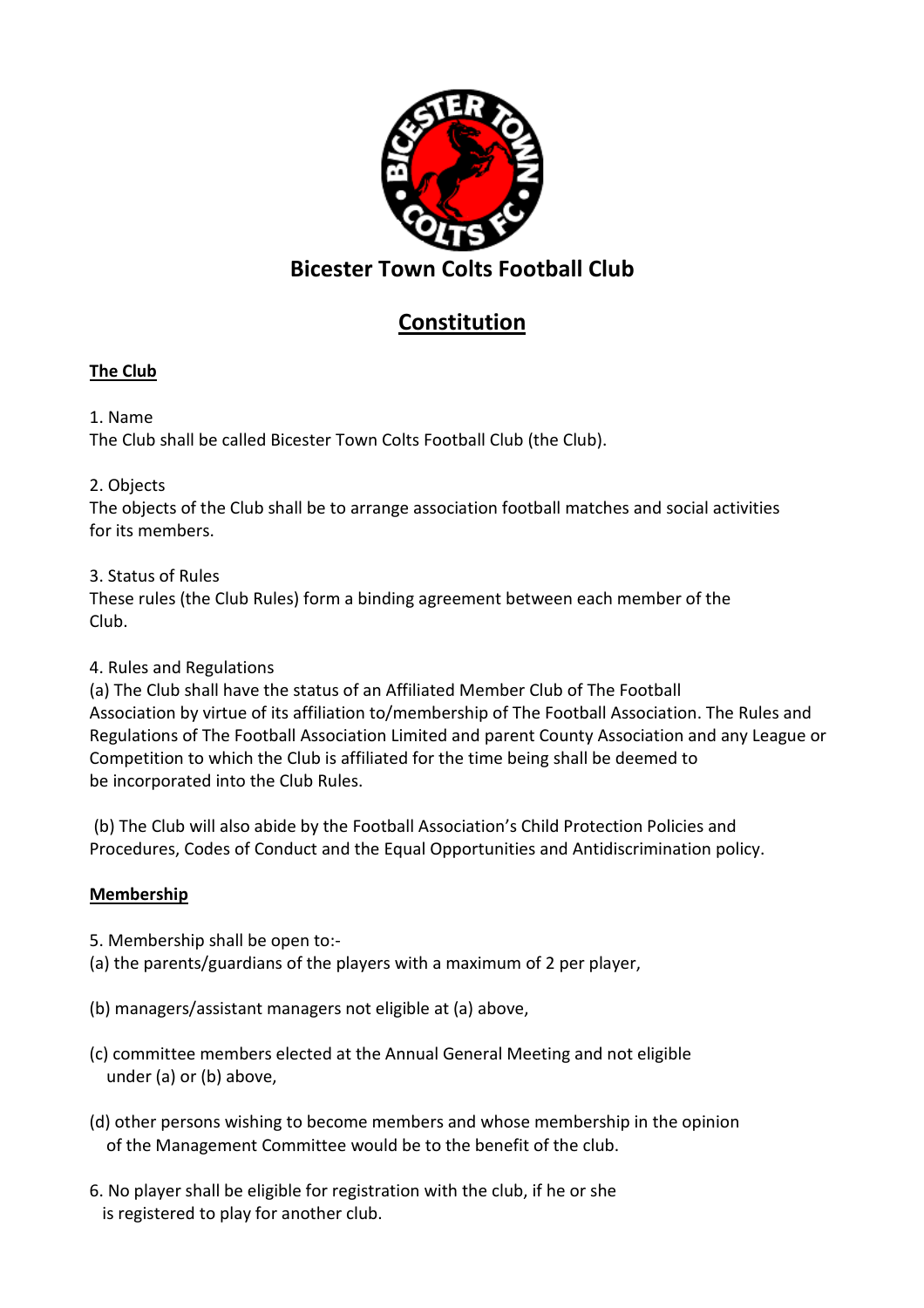### 7. Annual Membership Fee

(a) An annual fee payable by each playing member shall be determined from time to time by the Club Committee. Fees shall not be repayable.

(b) The Club Committee shall have the authority to levy further subscriptions from the members as are reasonably necessary to fulfil the objects of the Club.

(c) The Club Committee shall have the power to expel a member when, in their opinion, it would not be in the interests of the Club for them to remain a member. There shall be no appeal procedures.

#### **Club Committee**

8. The Club Committee of the Club is responsible for conducting its business. It will meet monthly whenever possible. The Committee may vary the date and frequency of meetings, but must meet at intervals not greater than 2 months.

 It consists of the following : - Chairman, Vice-Chairman, Secretary, Treasurer, Managers and Assistant Managers.

Each member of the Committee shall hold office from the date of appointment until the next Annual General Meeting unless otherwise resolved at a Special General Meeting. One person may hold no more than two positions within the Committee at any time.

The Committee shall be responsible for the management of all the affairs of the Club. Decisions of the Committee shall be made by a simple majority of those attending the Committee meeting. The Chairperson of the Committee meeting shall have a casting vote in the event of a tie. Meetings of the Committee shall be chaired by the Chairperson or in their absence another member of the Committee. The quorum for the transaction of business will be six. Decisions of the Club Committee of meetings shall be entered into the Minute Book of the Club to be maintained by the Club Secretary.

#### **Annual/Special General Meetings**

9. Annual and Special General Meeting

(a) An Annual General Meeting (AGM) shall be held in each year to:

- (i) receive a report of the activities of the Club over the previous year
- (ii) receive a report of the Club's finances over the previous year
- (iii) elect the members of the Club Committee
- (iv) consider any other business

(b) Nominations for election of members as Club Officers or as members of the Club Committee shall be made in writing by the proposer and seconder, both of whom must be existing members of the Club, to the Club Secretary not less than 28 days before the AGM. Notice of any resolution to be proposed at the AGM shall be given in writing to the Club Secretary not less than 28 days before the meeting.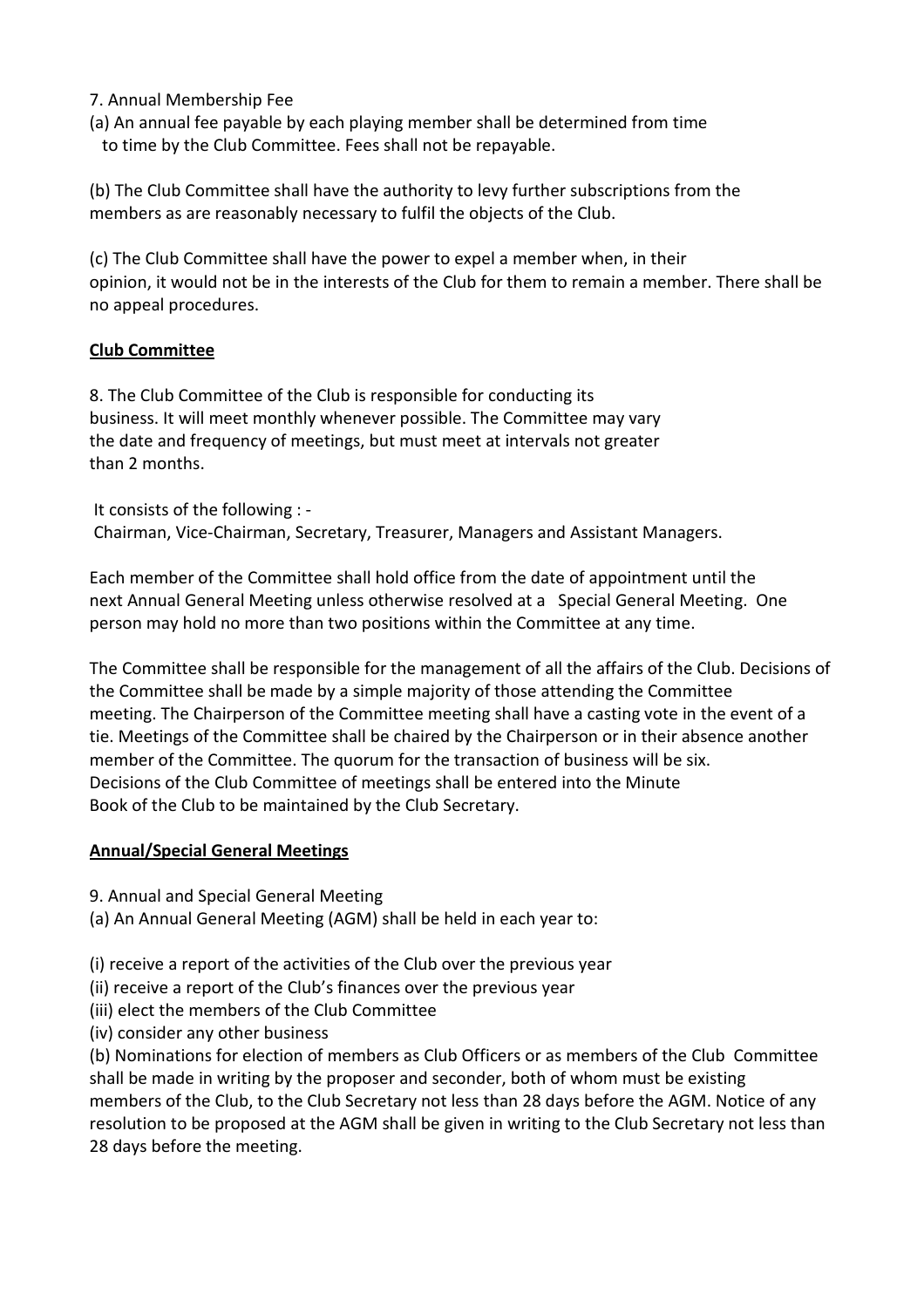(c) A Special General Meeting (SGM) may be called at any time by the Committee and shall be called within 28 days of the receipt by the Club Secretary of a requisition in writing signed by not less than five members stating the purposes for which the Meeting is required and the resolutions proposed. Business at an SGM may be any business that may be transacted at an AGM.

(d) The quorum for a General Meeting shall be 8.

(f) The Chairperson, or in their absence a member selected by the Committee, shall take the chair. Each member present shall have one vote and a simple majority shall pass resolutions. In the event of any equality of votes the Chairperson of the Meeting shall have a casting vote.

(g) The Club Secretary, or in their absence a member of the Club Committee, shall enter Minutes of General Meetings into the Minute Book of the Club.

#### **Finance**

10.Club Finances

A bank account shall be opened and maintained in the name of the Club (the Club Account). Designated account signatories shall be the Club Chairperson, the Club Secretary and the Treasurer.

All monies payable to the Club shall be received by the Treasurer and deposited in the Club Account.

The Club Committee shall have power to authorise the payment of remuneration and expenses to any member of the Club and to any other person or persons for services rendered to the Club.

The Club shall prepare an annual Financial Statement for production at the Annual General meeting.

The financial year shall end on the  $30<sup>th</sup>$  April of each year.

The Club Property, other than the Club Account, shall be vested in not less than two and no more than four custodians, one of whom shall be the Treasurer (the Custodians), who shall deal with the Club Property as directed by decisions of the Club Committee.

The Club shall obtain annual Public Liability insurance.

### **Grievance Procedure**

### 11. Grievance Procedure

Any member who has a grievance concerning a club matter shall have the right to have that grievance raised at a Committee meeting by a committee member and will receive a written response from the Committee. If considered appropriate the Committee may invite the member to attend the meeting when the grievance is to be considered.